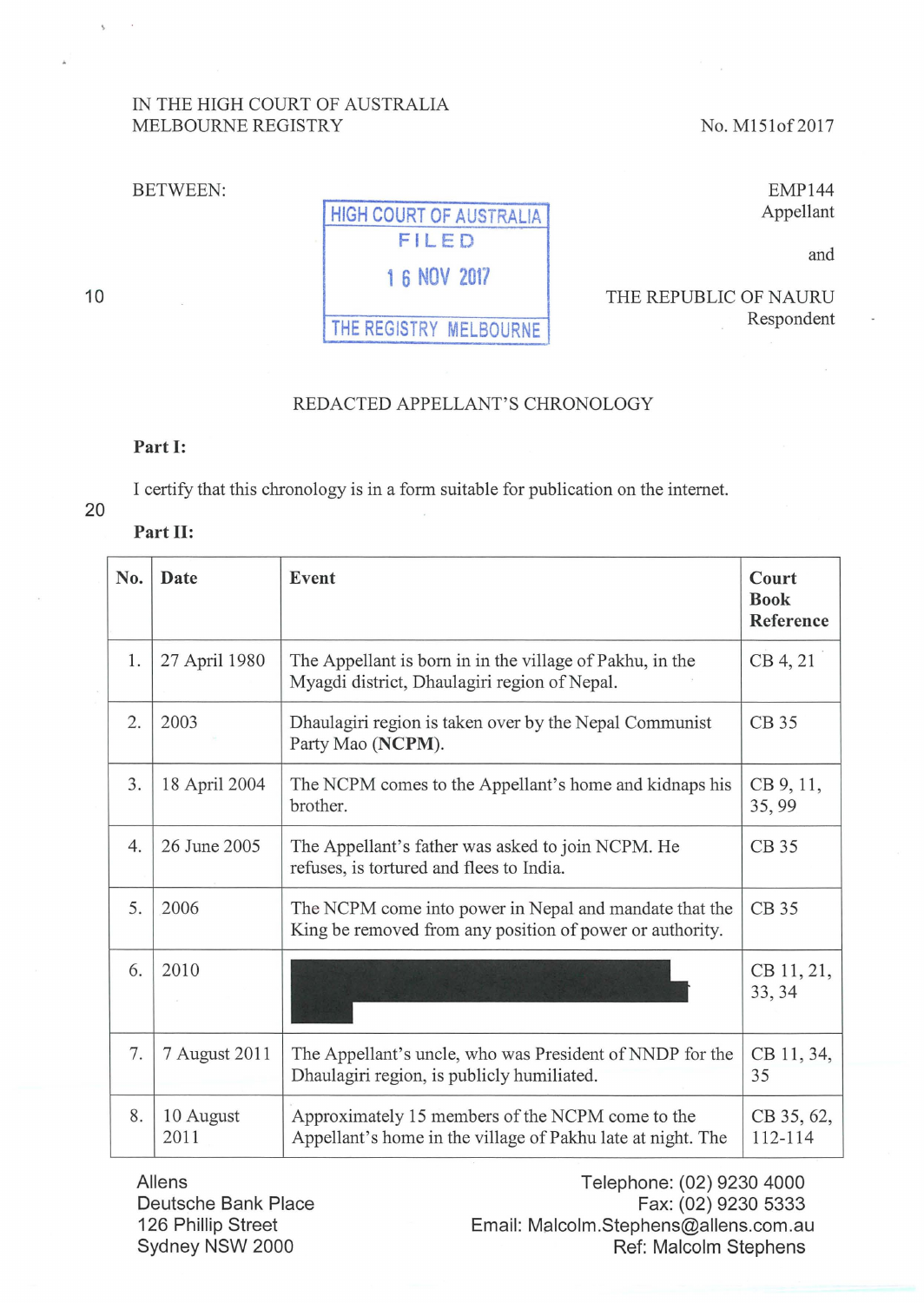|      |                          | Appellant escapes and goes into hiding.                                                                                                                                                                                                                                                                                                                                 |                               |
|------|--------------------------|-------------------------------------------------------------------------------------------------------------------------------------------------------------------------------------------------------------------------------------------------------------------------------------------------------------------------------------------------------------------------|-------------------------------|
| 9.   | 21 May 2012              | The Appellant receives a letter threatening that he will be<br>killed if he does not join the NCPM.                                                                                                                                                                                                                                                                     | CB 11, 35,<br>99              |
| 10.1 | 29 December<br>2012      | Members of the Youth Communist League $(YCL)$ – the<br>youth sector of the NCPM - come to the Appellant's house,<br>break down his door and drag him outside, where they beat<br>him until he was unconscious. The YCL threatens his<br>mother and assaults his wife.                                                                                                   | CB 11, 35,<br>99, 112,<br>115 |
| 11.1 | 2 January<br>2013        | Members of the NCPM burn the Appellant's house down.                                                                                                                                                                                                                                                                                                                    | CB 11, 35,<br>116.            |
| 12.  | March 2013               | The Appellant moves to Gangabu, Kathmandu, where he<br>arranged to leave the country.                                                                                                                                                                                                                                                                                   | CB <sub>4</sub>               |
| 13.1 | 25 May 2013              | The Appellant leaves Nepal.                                                                                                                                                                                                                                                                                                                                             | CB 9-10,<br>24, 31            |
|      | 14. 13 September<br>2013 | The Appellant arrives in Australia.                                                                                                                                                                                                                                                                                                                                     | CB 10, 13,<br>31              |
| 15.1 | 1 November<br>2013       | The Appellant is transferred to Nauru.                                                                                                                                                                                                                                                                                                                                  | CB 31                         |
| 16.  | 29 January<br>2014       | The Appellant lodges an Application under the Refugees<br>Convention Act 2012 (Nr).                                                                                                                                                                                                                                                                                     | CB 17-37                      |
|      | 17. 12 September<br>2014 | The Appellant's claim for protection is refused by the<br>Secretary of the Department of Justice and Border Control.                                                                                                                                                                                                                                                    | CB 71-89                      |
| 18.  | 2 February<br>2014       | An application for review by the Refugee Status Review<br>Tribunal is lodged for the Appellant.                                                                                                                                                                                                                                                                         | CB 93                         |
| 19.l | November<br>2014         | The Appellant's wife visits the administration office to<br>obtain Nepalese citizenship for their son unsuccessfully.<br>While at the district administration office, a YCL member<br>recognises the Appellant's wife. They find her later and<br>demand that she tell them the Appellant's whereabouts. In<br>fear of her life, she tells them where the Appellant is. | CB 123                        |
| 20.  | 17 January<br>2015       | The Refugee Status Review Tribunal affirms the Secretary<br>of the Department of Justice and Border Control's decision.                                                                                                                                                                                                                                                 | CB 187-<br>197                |
| 21.  | 6 May 2016               | The Supreme Court of Nauru hears the Appellant's appeal<br>against the decision of the Refugee Status Review<br>Tribunal.                                                                                                                                                                                                                                               |                               |
| 22.  | 27 September             | The Supreme Court of Nauru dismisses the Appellant's<br>appeal against the decision of the Refugee Status Review                                                                                                                                                                                                                                                        |                               |